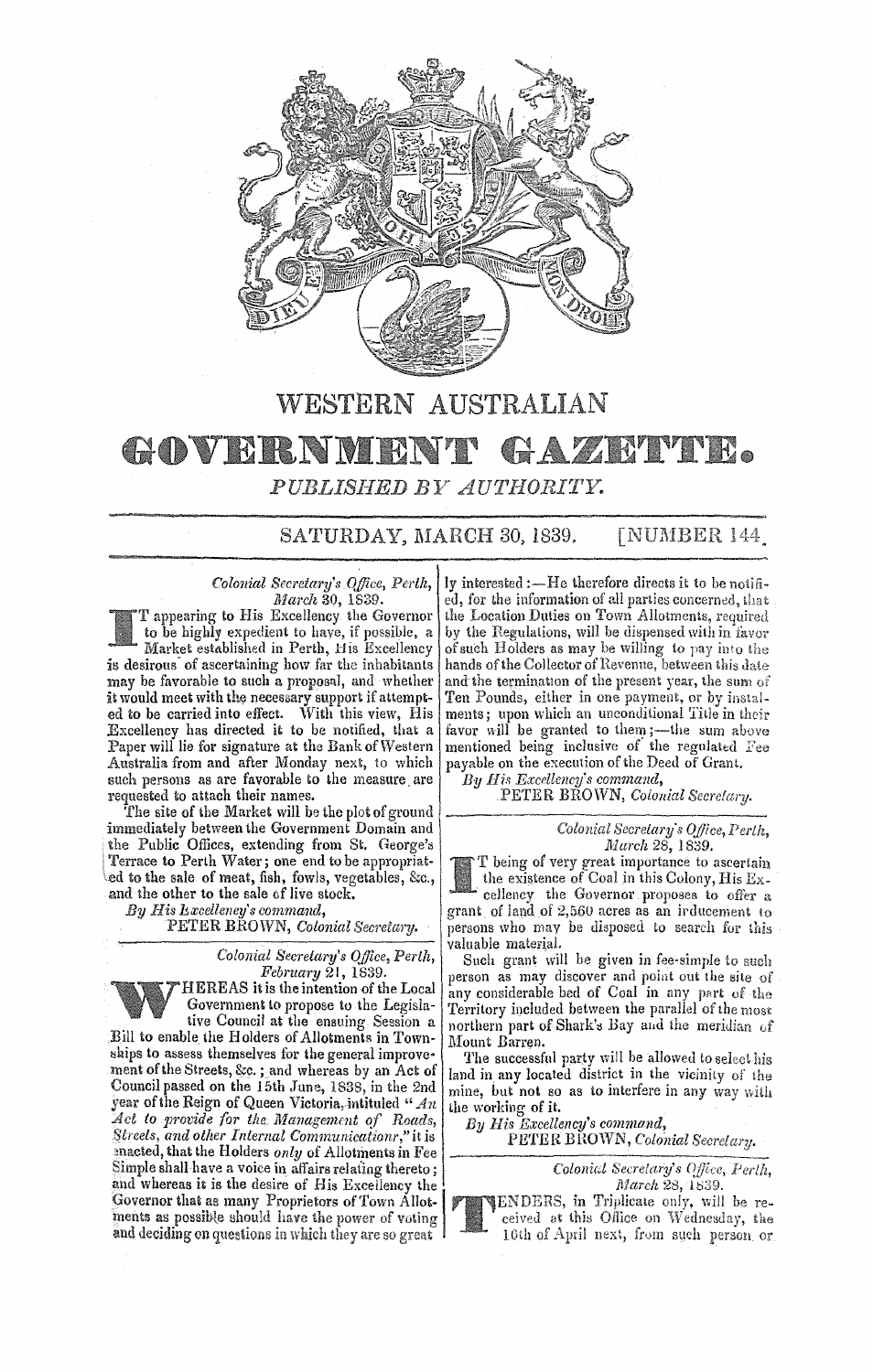for the use of the Office of the Registrar Clerk of the Civil Court, and will be opened by the Colonial Secretary at one o'clock, in the presence of the Governor and the said Registrar.

For further particulars, reference to be made to the Registrar Clerk, at his Office.

*Excellency's command,* 

PETER BROWN, *Colonial Secretary*.

IS Excellency the Governor has been By His Excellencys command, pleased to appoint George Leake, of Perth, **PETER BROWN**, Color Esquire, to be a Magistrate of the Ter-  $\begin{array}{c|c} \hline \end{array}$  7 GuL. 4, CAP. 7.

ritory.  $By$  *His Excellency's command,* PETER BROWN, *ColonialSecrelary.* 

> *Colonial Secretary'* 8 *Office, Perth, ]}Ial'ch* 28, 1839.

IS Excellency the Governor directs it tobe notified, that Easter Monday will be kept as a Holiday at the Public Offices; *His Excellency's command,*  PETER BROWN, *Colonial Secretary.* 

> *Colonial Secretary's Office, Perth, March* 28, 1839.

ENDERS will be received at this Office on \Vedncsday next for the removal from the outside of the Burial Ground of certain fallen trees to the Public Offices, Perth. *Bis Excellency's command,* 

PETER BROWN, *Colonial Secretary.* 

Colonial Secretary's Office, Perth, *Jlrlarch* 22, 1839.

### SURRENDER OF LAND.

**HE** undermentioned Applications for the surrender of Land having been received in

conformity with the. Public Notice issued from this Office on the 29th September, 1837, His Excellency has been pleased to direct the publication of the same, with a view of affording interested Parties an opportunity of stating their objections to such Surrenders being made, viz. :-

*Mary Ann Kenton, widow of James Kenton.* Location 7, Murray River, assigned to James Kenton as 1,100 acres.

*Samuel Cox.* Location 43, Canning River, assigned to applicant as 200 acres.

 $\tilde{W}$ illiam *Tanner*. Location  $m$ , situate to the south-westward of the York Reserve, and containing an area of 7,680 acres.

*Daniel Scott.* 3,400 acres of Location GI, situate on the right bank of the Swan River, comprising  $4,000$  acres.

*Spencer and Arthur Trimmer.* 12,500 acres from the back part of Location e i, situate on the left bank of the Avon River, containing 18,500 acres, being the lower half of a location assigned to Thompson and Trimmer.

H. *M. Ommanney.* Location 39, in the district of Plantagenet, containing 2,560 acres.

*llallcockdor John, Gem'ge, and James* 

as may be willing to construct three Boxes *Hancock.* Location r, Avon District, situate to the south-westward of the Rev. J. **B.** Wittenoom's land, and containing 640 acres.

By His Excellency's command,

PETER BROWN, *Colonial Secreia/7/* 

*Colonial Secretary's OJ/ice, Perth, March* 22, 1839.

IS Excellencv the GOYernor is pleased to direct that the 65th Section of the last *Colonial Secretary's Office, Perth,* Mutiny Act be published in this Colony March 28, 1839. for general information.

**PETER BROWN, Colonial Secretary.** 

*An Act for punishing lllutillY and Desertion, ana'*  for the better Payment of the Army and their *Q'uarters.-[April* 2t, 1837.]

Sec. 65.-Penalty on purchasing Soldier's necessaries, Stores, &c.

And he it enacted, that any person who shall unlawfully have in his or her possession or keeping, or who shall knowingly buy, exchange, or receive from any soldier or deserter, or any other person, on any pretence whatever, or shall solicit or entice any soldier, knowing him to be such, to sell any arms, ammunition, clothes or military furniture, or any provisions, or any sheets or other articles used in barracke, provided under barrack regulations,-or regimental necessaries, or any article of forage provided for any horses belonging to His Majesty's service,-or shall change colour of any clothes as aforesaid,—shall forfeit for every such offence any sum not exceeding twenty pounds, nor less than five pounds, together with ireble value of all or any of the several articles of which such offender shall so become possessed: and if any creditable person shall prove on oath before a Justice of the Peace a reasonable cause to suspect that any person has in his or her posses. sion, or on his or her premises, any property of the description herein-before described on or with respect to which any such offence shall have been committed, the Justice may grant a warrant to search for such property, as in the case of stolen goods; provided always, that it shall be lawful for the Legislature of each or any of His Majesty's Colonies, on the recommendation of the officer administering the government of any such but not otherwise, to make provisions by law for reducing such pecuniary penalty, if not exceeding twenty pounds nor less than five pounds, to such amount as may to any such Legislature appear to be better adapted to the ability and pecuniary means of His Majesty's subjects and others inhabiting the same, which reduced penalty shall be sued for and recovered in such and the same manner as the full penalty herein imposed: provided always, that it shall be competent to His Majesty, or to the person administering the government of any such Colony on His Majesty's behalf, to exercise, in respect of the laws so to be passed as aforesaid, all such powers and authorities as are by law vested in His Majesty, or in any such officer as aforesaid. in respect of any other law made or enacted by any such Colonial Legislature.